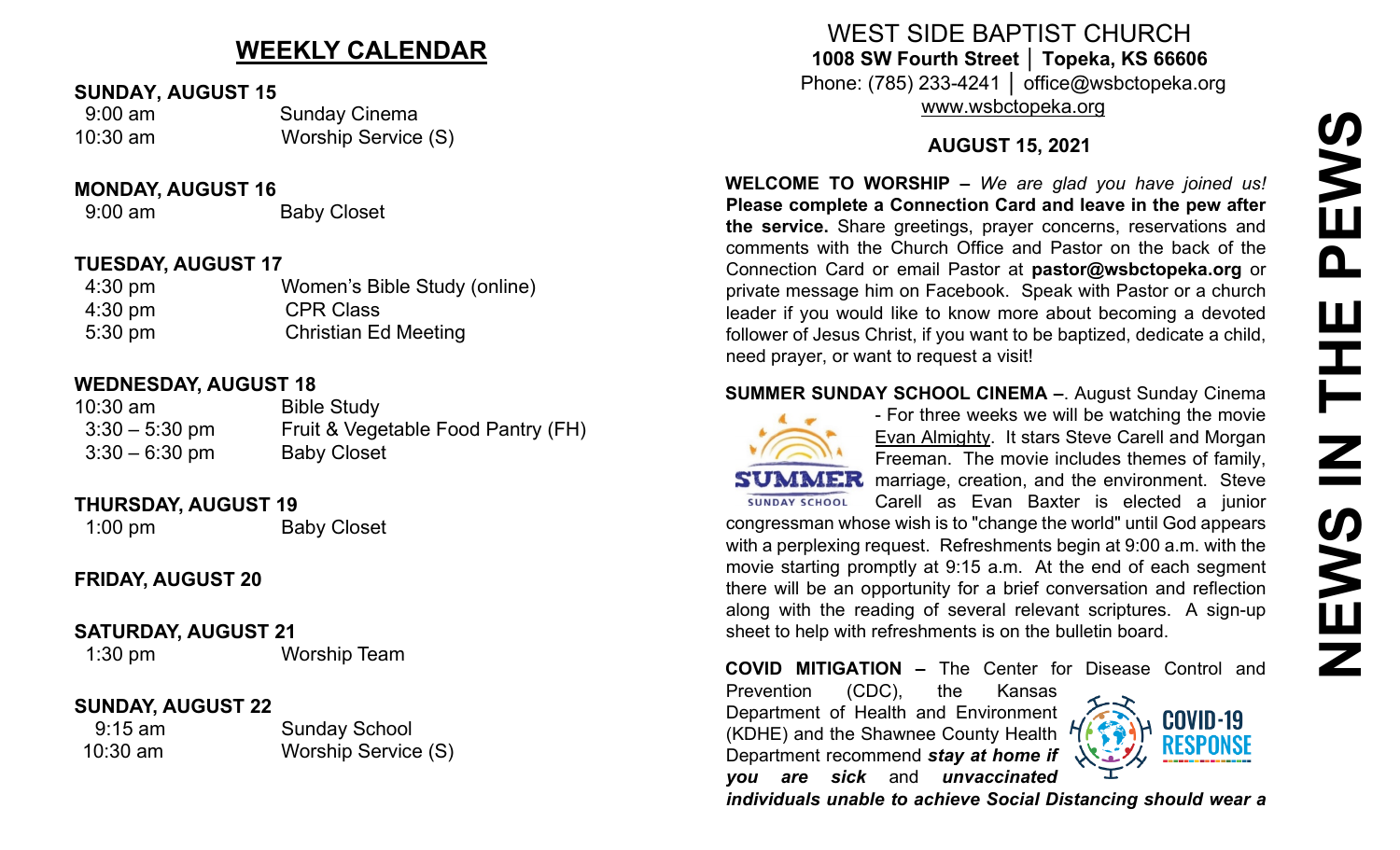*Face Mask or Other Face Covering in public spaces and when interacting in* 

*private spaces with unvaccinated individuals from other households***.** Visit <https://www.snco.us/hd/coronavirus.asp> to learn more.

**BELIEVER'S BAPTISM** – We practice "believer's baptism" which is the immersion of a person in water – regardless of age – who receives Jesus Christ as his or her personal Savior and publicly professes to walk the Jesus way. The Council schedules baptisms on most Sunday mornings throughout the year. If you would like to be baptized, then come to the front during the last song.

**CPR CLASS SIGN UP –** This **Tuesday, August 17, 2021**, there will be a **Cardiopulmonary Resuscitation Class (CPR) from 4:30 to 7:00 PM.** This will keep us updated on our certifications for CPR. If you are interested in this training, there is a signup sheet on the bulletin board or contact me at 250-2194. Thank you so much. ~ Pat Carreno

**FALL MISSION PROJECT -** I would like to determine if there is interest in a Fall



mission project. I have not contacted any place yet; I would like to see how many are interested first. If there are enough people, we can consider an out-of-state project like Murrow, or something closer to home. We can discuss that later. Please let me know if you are interested in

participating in a Fall mission project and if you have a specific project preference. I can be contacted at [jim.goodnow@sbcglobal.net](mailto:jim.goodnow@sbcglobal.net) or 246-1807.

~ Jim Goodnow, Coordinator of Mission

**FOOD PANTRY MILK 2 MY PLATE - AUGUST** Milk will be available for no charge

in the Fellowship Hall starting in August. We will be asking for the number of people in the household and their ages.

- Wednesday August 18 3:30 PM 6:30 PM
- Thursday August  $19 1:00 \text{ PM} 3:00 \text{ PM}$

See Jack Janway, Coordinator of Outreach, for details.

**HARVESTER'S FOOD PANTRY STARTS –** Harvester's Free Fruit & Vegetable Food Pantry has started back up **every Wednesday from 3:30 pm to 5:30 pm**. If you would like to volunteer, please see Jack Janway.



**CARRION-JOSEPH COMMISSIONING SERVICE –** Deliris Carrion-Joseph and Moise Joseph will have a missionary commissioning service on Saturday, September 11 via Zoom.

**COLLEGE STUDENTS** – Keep in touch with our students at college/ university:

- Jessa Greuter Ottawa University, 1001 S. Cedar St., Ottawa, KS 66067
- Macy Greuter Ottawa University, 1001 S. Cedar St., Ottawa, KS 66067
- Shelby Hersh Washburn University, 1700 SW College Ave, Topeka, KS 66621
- Sage Poe Coffeyville Com. College, 400 W 11th St, Coffeyville, KS 67337

**HOSPITAL & EMERGENCIES –** If you or a loved one is admitted to the hospital for an emergency or for surgery, **the hospital staff and chaplains' office will NOT contact the Church Office or the Pastor**. **You or a family member must call the Church Office at (785) 233-4241 or the Pastor at (785) 224-7234**. Pastor is willing to visit the hospital and pray prior to surgeries.

**LABOR DAY HOLIDAY –** The Church Office will be closed on Monday, September 6 in observance of the Labor Day Holiday. It will reopen on Tuesday, September 7 at 8:00 AM.

**THE LORD'S SUPPER –** We celebrate the Lord's Supper (Holy Communion) on the first Sunday of each month and on special occasions. All persons of faith are welcome to partake of the The The Tomble of the Table of the Lord, regardless of age, race, or church affiliation. We use only non-alcohol grape juice.Communion Servers are needed each month. See Brice Smith for more info.





**WWW KID'S BIBLE CLUB -** We are planning to restart our **Wonderful West Side Wednesdays**, aka **WWW**, Kid's Bible Club in the fall. This has been such a vital and important program for our neighborhood and church the past several

years. **Beginning on Wednesday, Sept 1**, we will provide supper and a group Bible lesson for children, youth, and adults. Again, we will be counting on volunteers to carry out this mission. There are jobs to help with transportation, cooking, serving, clean-up, teaching, playing, singing, and more. You are invited to be a part of WWW. Come join the fun and invite someone to come along.